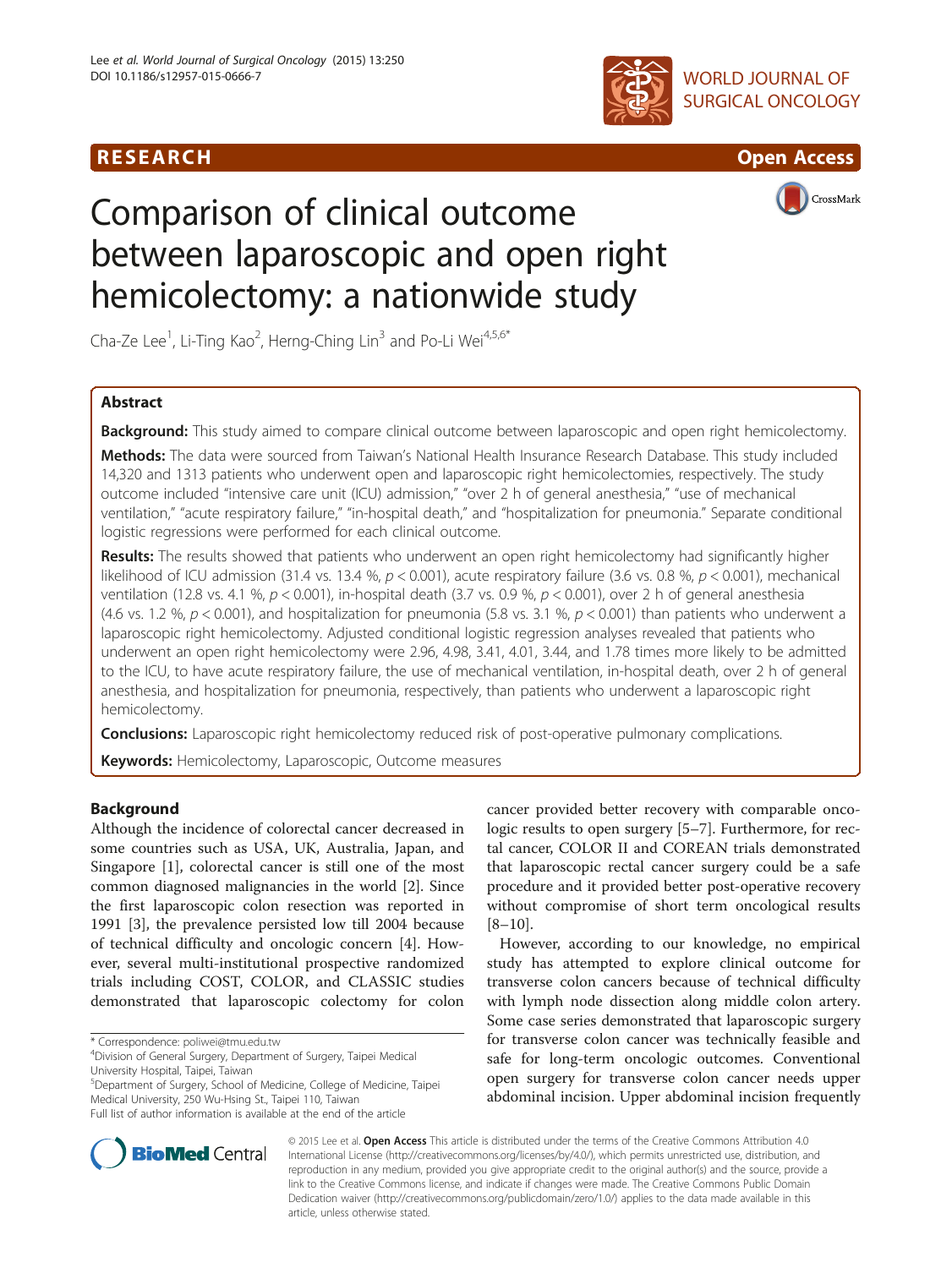impaired post-operative pulmonary complications and resulted in the increase of morbidity [\[11](#page-6-0), [12\]](#page-6-0), mortality [[13\]](#page-6-0), hospital length of stay, and costs [[12](#page-6-0), [14](#page-6-0)]. A small incision placed around the umbilicus or low abdomen following laparoscopic right hemicolectomy for transverse colon cancers may be expected to reduce postoperative pulmonary complications then reduce length of hospital stay and costs. This study aimed to compare clinical outcome between laparoscopic and open right hemicolectomy through a nationwide database.

## Methods

#### Database

The hospitalization data for this nationwide populationbased study were sourced from Taiwan's National Health Insurance Research Database (NHIRD). The NHIRD was published by the National Health Research Institute and was derived from the system of the Taiwan National Health Insurance (NHI), which was initiated in 1995. Taiwan's NHI has a unique combination of characteristics: universal coverage, a single-payer payment system with the government as the sole insurer, comprehensive benefits, access to any medical institution of the patient's choice, low out-of-pocket payment, and a wide variety of providers well distributed throughout the country. This dataset includes all medical claims data, such as medical expenditures, patients' demographics, diagnostic codes, operation codes, et cetera from Taiwan's NHI program. The NHI program was implemented as a means of financing healthcare for all Taiwanese citizens. As of 2007, 22.60 million of Taiwan's 22.96 million population have been enrolled in the NHI program. The NHIRD provides an exclusive opportunity for the researchers to follow up on all the medical utilizations of all the enrollees under the Taiwan NHI since 1995. Many researchers have utilized the NHIRD to conduct and publish their studies in internationally peer-reviewed journals.

This study was exempted from full review by the Taipei Medical University Institutional Review Board (IRB) since the NHIRD consists of de-identified secondary data released to the public for research purposes.

#### Study sample

We identified 15,906 transverse colon cancer patients who underwent a right hemicolectomy between January 2005 and December 2009 based on the ICD-9-CM procedure code 45.73 and 45.74 and ICD-9 disease code 153.0 and 153.1. We excluded 76 patents aged less than 18 years in order to limit our study sample to adult population. Moreover, we excluded patients who have been diagnosed with carcinomatosis (ICD-9-CM 199.0), or patients with peritonitis (ICD-9-CM 567.8) or colon perforation (ICD-9-CM 569.83) who would receive emergent operation ( $n = 197$ ).

Of these 15,633 cases, we further identified those who underwent a laparoscopy by the additional ICD-9-CM procedure code 54.21. As a result, 14,320 and 1313 patients underwent open and laparoscopic right hemicolectomy, respectively, during the period between 2005 and 2009.

#### Key variables of interest

All the variables used for this study were retrieved from inpatient claims. The primary study outcome were all binary variables, including "intensive care unit (ICU) admission," "over 2 h of general anesthesia," "use of mechanical ventilation," "acute respiratory failure," "inhospital death," and "hospitalization for pneumonia." The independent variable of interest was whether or not a laparoscopy was used for right hemicolectomy.

In this study, we also take potential confounders including the characteristics of patients, surgeon, and hospital into consideration in the regression modeling. Patient characteristics consisted of age, gender, and severity of illness. Since no illness severity index is currently available in the NHIRD, we used the Charlson comorbidity index (CCI) to quantify pre-existing comorbidities as a means of adjusting for the higher potential mortality risks associated with 19 conditions (congestive heart failure, myocardial infarction, liver disease, cancer, dementia, etc.) with the score set at zero in the absence of comorbid conditions. In this study, a patient was stratified into five levels based on CCI score: 0, 1, 2, 3, 4, and ≥5. Surgeon characteristics included physician's gender and age (as a surrogate for practice experience, <40, 40–49, and >49). Hospital characteristics included hospital teaching status and geographical location (Northern, Central, Southern, or Eastern Taiwan).

#### Statistical analysis

The SAS statistical package (SAS System for Windows, Version 8.2) was used to perform the analyses in this study. We performed Pearson  $\chi^2$  tests to examine the differences between patients who underwent a right hemicolectomy, in terms of characteristics of patient, surgeon, and hospital. Separate conditional logistic regressions (conditioned on hospitals and surgeon in order to partition out systematic hospital-specific and surgeon-specific variation) were carried out for each clinical outcome, in order to adjust for the characteristics of patient, surgeon, hospital, and potential clustering effects among patients treated by any given surgeon or hospital. A two-sided  $p$ value of less than, or equal to, 0.05 was considered to be statistically significant.

#### Results

This study analyzed 14,320 who underwent an open right hemicolectomy and 1313 patients who underwent a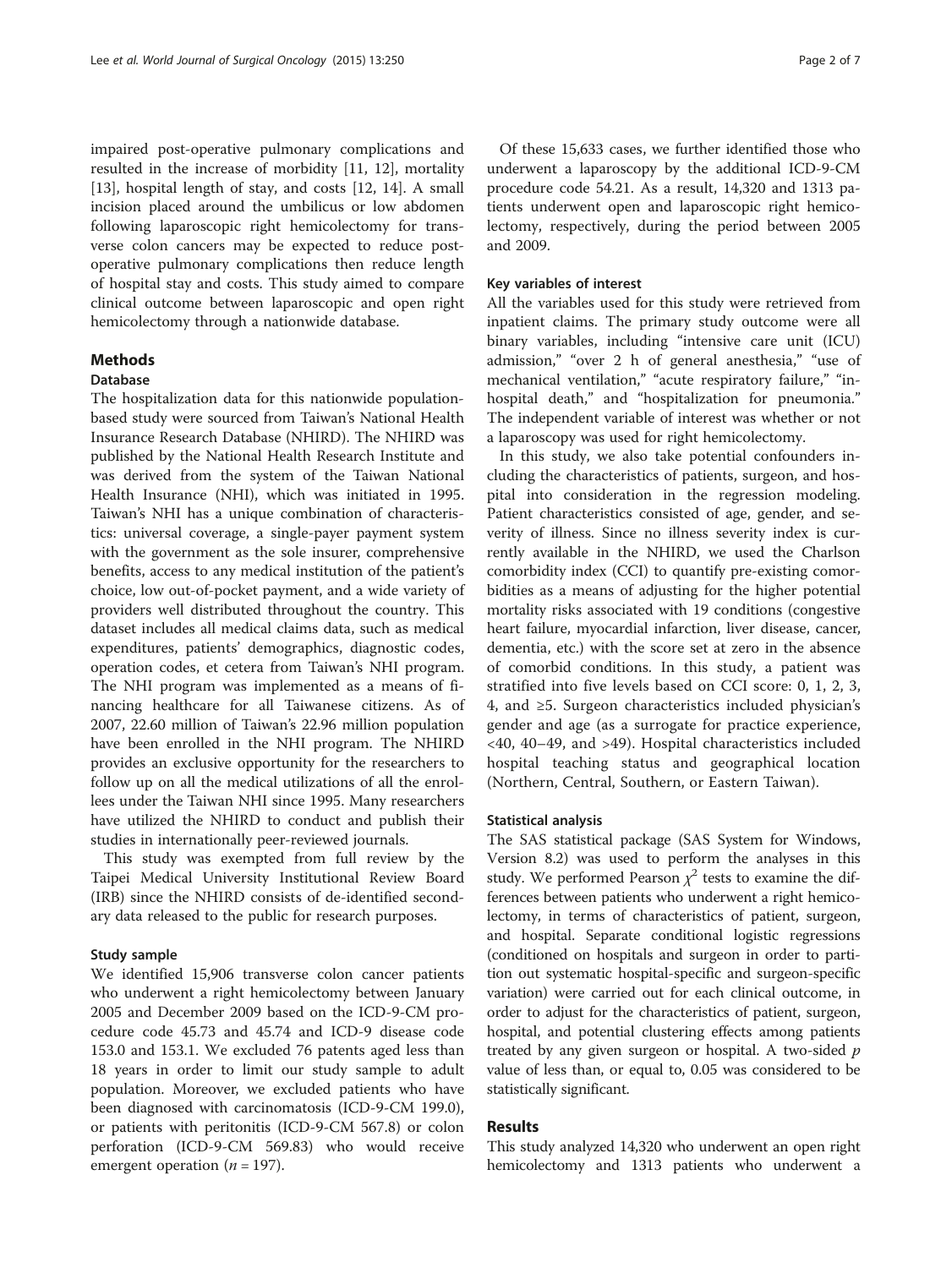laparoscopic right hemicolectomy. Overall, the mean age for the sampled patients was 64.0 years with a standard deviation of 14.9 years. Table 1 presents the distributions of characteristics of patient, surgeon, and hospital according to the use of laparoscopy. It shows that there was no statistically significant difference in the distribution of gender between patients who underwent an open right hemicolectomy and patients who underwent a laparoscopic right hemicolectomy. However, patients who underwent open right hemicolectomy were more likely to

have a CCI score ≥5 than patients who underwent a laparoscopic right hemicolectomy  $(p < 0.001)$ . In addition, there were significant differences in age group, hospital teaching status, hospital location, surgeon gender, and age between patients who underwent an open right hemicolectomy and patients who underwent a laparoscopic right hemicolectomy (all  $p < 0.001$ ).

The distribution of adverse clinical outcomes between patients who underwent an open right hemicolectomy and patients who underwent a laparoscopic right

Table 1 Demographic characteristics of patients undergoing right hemicolectomy stratified by the presence of laparoscopy in Taiwan in the year 2005–2009 ( $n = 15,633$ )

| Variable                            |                                                  |      |                                            |      |           |
|-------------------------------------|--------------------------------------------------|------|--------------------------------------------|------|-----------|
|                                     | Laparoscopic right hemicolectomy<br>$(n = 1313)$ |      | Open right hemicolectomy<br>$(n = 14,320)$ |      | $p$ value |
|                                     | Total no.                                        | $\%$ | Total no.                                  | $\%$ |           |
| Patient characteristics             |                                                  |      |                                            |      |           |
| Male                                | 674                                              | 51.3 | 7550                                       | 52.7 | 0.334     |
| Age                                 |                                                  |      |                                            |      | < 0.001   |
| $18 - 24$                           | 14                                               | 1.1  | 91                                         | 0.6  |           |
| $25 - 34$                           | 59                                               | 4.5  | 447                                        | 3.1  |           |
| $35 - 44$                           | 119                                              | 9.1  | 1031                                       | 7.2  |           |
| $45 - 54$                           | 224                                              | 17.1 | 2193                                       | 15.3 |           |
| $55 - 64$                           | 295                                              | 22.5 | 2713                                       | 19.0 |           |
| $>64$                               | 602                                              | 45.9 | 7845                                       | 54.8 |           |
| Charlson comorbidity<br>index score |                                                  |      |                                            |      | < 0.001   |
| $\mathbf 0$                         | 320                                              | 24.4 | 1896                                       | 13.2 |           |
| $1 - 2$                             | 65                                               | 5.0  | 631                                        | 4.4  |           |
| $\mathsf 3$                         | 489                                              | 37.2 | 4582                                       | 32.0 |           |
| $\overline{4}$                      | 130                                              | 9.9  | 1586                                       | 11.1 |           |
| $\geq$ 5                            | 309                                              | 23.5 | 5625                                       | 39.3 |           |
| Hospital characteristics            |                                                  |      |                                            |      |           |
| Hospital teaching<br>status         |                                                  |      |                                            |      | < 0.001   |
| Yes                                 | 1281                                             | 97.6 | 13,339                                     | 93.2 |           |
| Hospital<br>Location                |                                                  |      |                                            |      | < 0.001   |
| Northern                            | 687                                              | 52.3 | 7011                                       | 49.0 |           |
| Central                             | 340                                              | 25.9 | 2796                                       | 19.5 |           |
| Southern                            | 224                                              | 17.1 | 4282                                       | 29.9 |           |
| Eastern                             | 62                                               | 4.7  | 231                                        | 1.6  |           |
| Surgeon<br>characteristics          |                                                  |      |                                            |      |           |
| Male                                | 1304                                             | 99.3 | 14,093                                     | 98.4 | 0.012     |
| Age                                 |                                                  |      |                                            |      | < 0.001   |
| $<$ 40                              | 365                                              | 27.8 | 3650                                       | 25.5 |           |
| $40 - 49$                           | 767                                              | 58.4 | 6855                                       | 47.9 |           |
| $>49$                               | 181                                              | 13.8 | 3811                                       | 26.6 |           |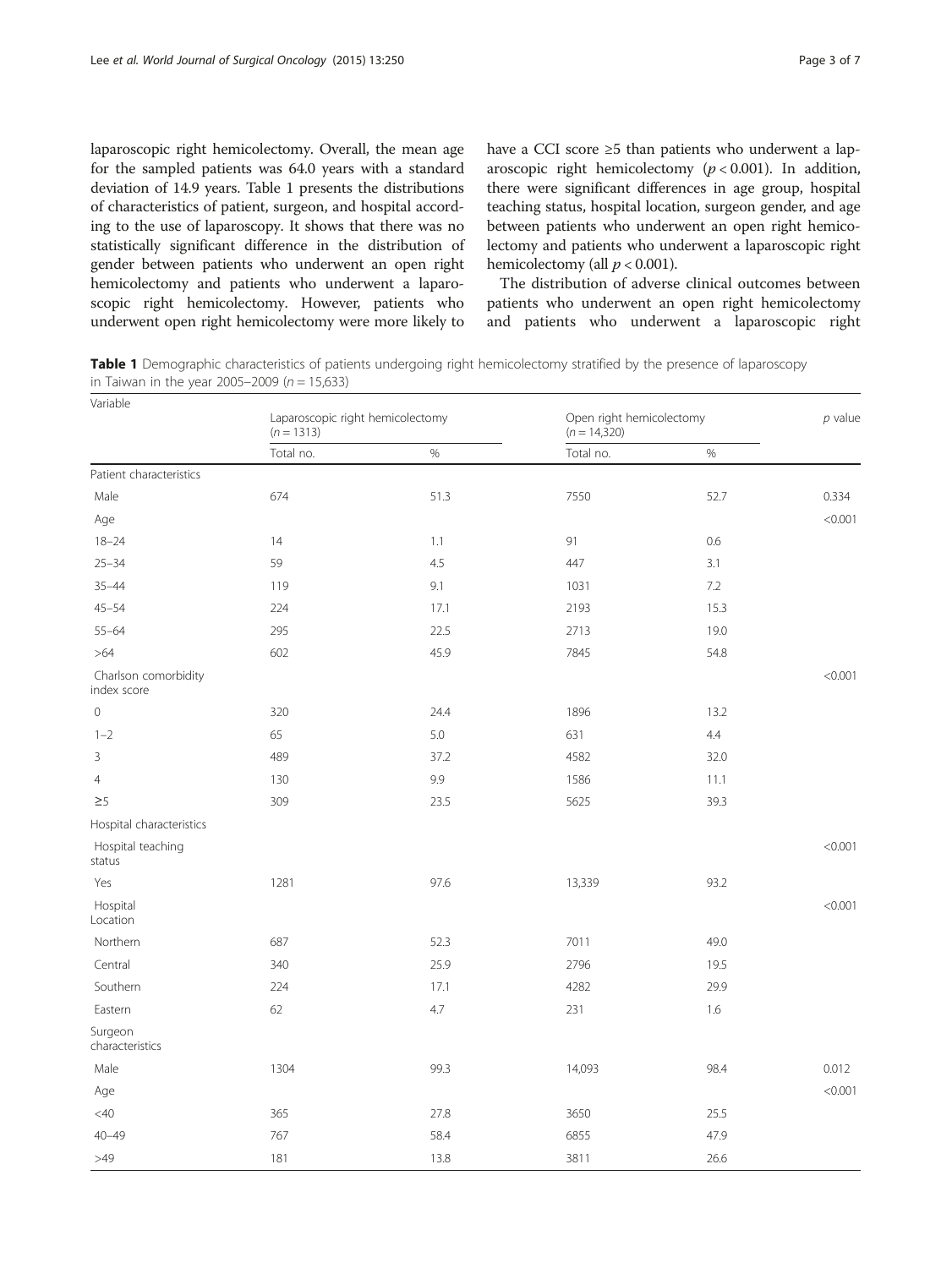| Outcome                                        | erade bads ratio for daverse emplar batebriles for higher nemicolectionly patients with and without laparbscopy in Tannah<br>Total sample<br>$(n = 15,633)$ |      | Laparoscopic right<br>hemicolectomy<br>$(n = 1313)$ |      | Open right<br>hemicolectomy<br>$(n = 14,320)$ |      |
|------------------------------------------------|-------------------------------------------------------------------------------------------------------------------------------------------------------------|------|-----------------------------------------------------|------|-----------------------------------------------|------|
|                                                | No.                                                                                                                                                         | $\%$ | No.                                                 | $\%$ | No.                                           | $\%$ |
| Intensive care<br>unit admission               |                                                                                                                                                             |      |                                                     |      |                                               |      |
| Yes                                            | 4677                                                                                                                                                        | 29.9 | 176                                                 | 13.4 | 4501                                          | 31.4 |
| Crude OR<br>(95 % CI)                          | $\overline{\phantom{0}}$                                                                                                                                    |      | 1.00                                                |      | $2.96*$<br>$(2.52 - 3.48)$                    |      |
| Acute respiratory<br>failure                   |                                                                                                                                                             |      |                                                     |      |                                               |      |
| Yes                                            | 520                                                                                                                                                         | 3.3  | 10                                                  | 0.8  | 510                                           | 3.6  |
| Crude OR (95 % CI)                             |                                                                                                                                                             |      | 1.00                                                |      | $4.81*$<br>$(2.57 - 9.02)$                    |      |
| Mechanical<br>ventilation                      |                                                                                                                                                             |      |                                                     |      |                                               |      |
| Yes                                            | 1888                                                                                                                                                        | 12.1 | 54                                                  | 4.1  | 1834                                          | 12.8 |
| Crude OR (95 % CI)                             |                                                                                                                                                             |      | 1.00                                                |      | $3.43*$<br>$(2.60 - 4.52)$                    |      |
| In-hospital death                              |                                                                                                                                                             |      |                                                     |      |                                               |      |
| Yes                                            | 546                                                                                                                                                         | 3.5  | 12                                                  | 0.9  | 534                                           | 3.7  |
| Crude OR (95 % CI)                             | $\overline{\phantom{0}}$                                                                                                                                    |      | 1.00                                                |      | $4.20*$<br>$(2.36 - 7.46)$                    |      |
| Intratracheal intubation<br>general anesthesia |                                                                                                                                                             |      |                                                     |      |                                               |      |
| Over 2 h, each 30 min<br>added                 |                                                                                                                                                             |      |                                                     |      |                                               |      |
| Yes                                            | 670                                                                                                                                                         | 4.3  | 16                                                  | 1.2  | 654                                           | 4.6  |
| Crude OR (95 % CI)                             | $\equiv$                                                                                                                                                    |      | 1.00                                                |      | $3.88*$ (2.36-6.39)                           |      |
| Hospitalization for<br>pneumonia               |                                                                                                                                                             |      |                                                     |      |                                               |      |
| Yes                                            | 869                                                                                                                                                         | 5.6  | 40                                                  | 3.1  | 829                                           | 5.8  |
| Crude OR (95 % CI)                             |                                                                                                                                                             |      | 1.00                                                |      | 1.96* (1.42-2.70)                             |      |

| Table 2 Crude odds ratio for adverse clinical outcomes for right hemicolectomy patients with and without laparoscopy in Taiwan |
|--------------------------------------------------------------------------------------------------------------------------------|
|--------------------------------------------------------------------------------------------------------------------------------|

 $*$ *p* < 0.001

hemicolectomy is shown in Table 2. Patients who underwent an open right hemicolectomy had significantly higher likelihood of ICU admission (31.4 vs. 13.4 %,  $p <$ 0.001), acute respiratory failure (3.6 vs. 0.8 %,  $p < 0.001$ ), mechanical ventilation (12.8 vs. 4.1 %,  $p < 0.001$ ), inhospital death (3.7 vs. 0.9 %,  $p < 0.001$ ), over 2 h of general anesthesia (4.6 vs. 1.2 %,  $p < 0.001$ ), and hospitalization for pneumonia (5.8 vs. 3.1 %,  $p < 0.001$ ) than patients who underwent a laparoscopic right hemicolectomy.

Table 2 also shows the crude (OR) of ICU admission, acute respiratory failure, the use of mechanical ventilation, in-hospital death, over 2 h of general anesthesia, and hospitalization for pneumonia. Conditional logistic regression analyses (conditioned on hospitals and surgeon) revealed that patients who underwent an open right hemicolectomy were 2.96 (95 % CI =  $2.52-3.48$ ), 4.81 (95 % CI = 2.57–9.02), 3.43 (95 % CI = 2.60–4.52), 4.20 (95 % CI = 2.36–7.46), 3.88 (95 % CI = 2.36–6.39), and 1.96 (95 % CI =  $1.42-2.70$ ) times more likely to be admitted to the ICU, to have acute respiratory failure, the use mechanical ventilation, in-hospital death, over 2 h of general anesthesia, and hospitalization for pneumonia, respectively, than patients who underwent a laparoscopic right hemicolectomy.

Table [3](#page-4-0) presents the independent variables for adverse clinical outcomes for right hemicolectomy patients with and without laparoscopy. Conditional logistic regression analyses revealed that, after adjusting for patients' gender, age group, and CCI score, and surgeon's age and gender, and hospital teaching status and geographic location, patients who underwent an open right hemicolectomy were 2.96 (95 % CI = 2.50–3.50), 4.98 (95 % CI = 2.64–9.37), 3.41 (95 % CI = 2.58–4.53), 4.01 (95 % CI = 2.25–7.16), and 3.44 (95 % CI = 2.08–5.69) times more likely to be admitted to the ICU, to have acute respiratory failure, the use of mechanical ventilation, in-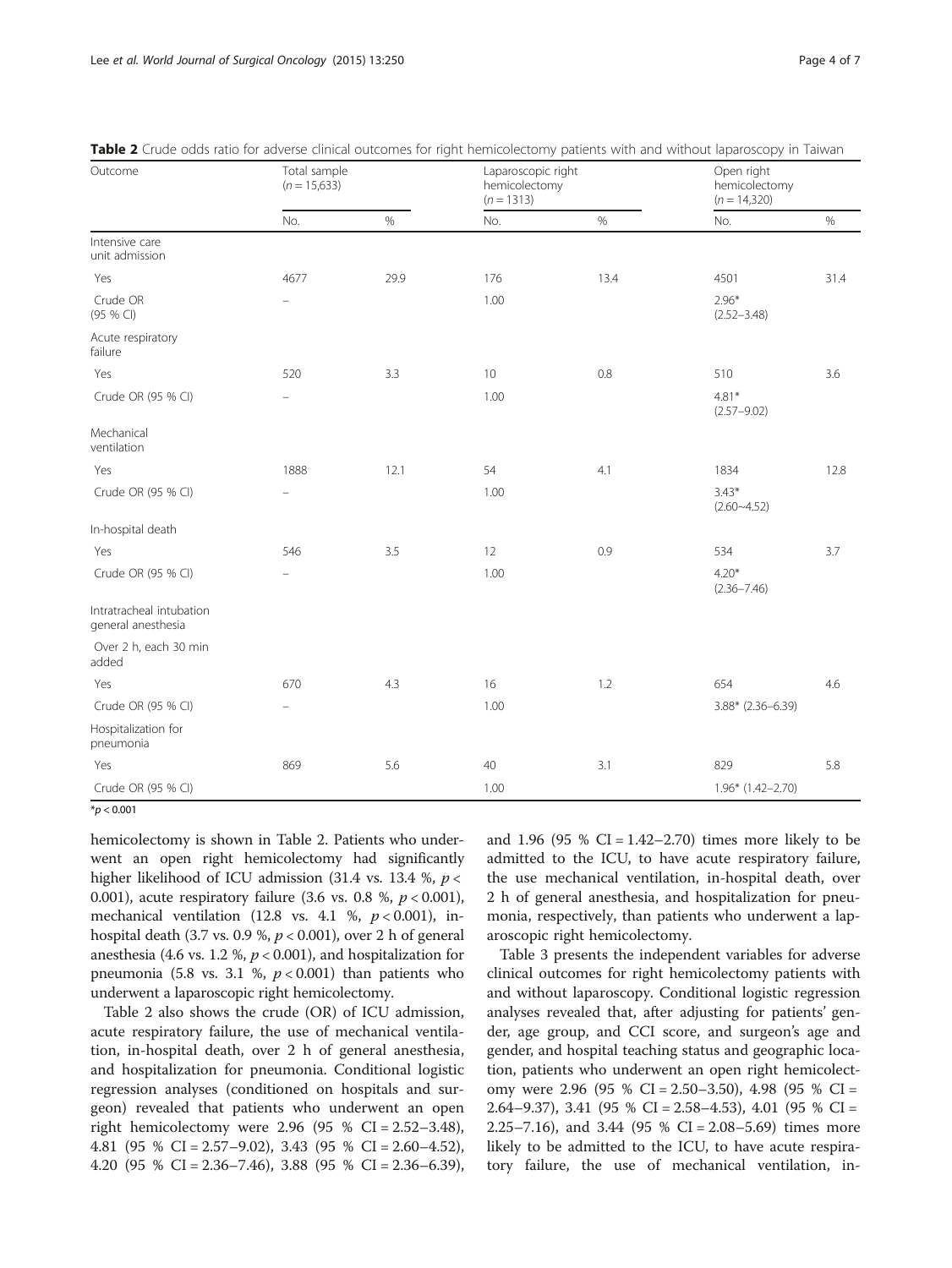|                                  |                               | • vanalies for adverse emmedi batebrites for right nermediectority patients with and without laparbscopy in Tanvari |                               |
|----------------------------------|-------------------------------|---------------------------------------------------------------------------------------------------------------------|-------------------------------|
| Variables                        | Intensive care unit admission | Acute respiratory failure                                                                                           | Mechanical ventilation        |
| Open right hemicolectomy         | $2.96***$ (2.50-3.50)         | 4.98*** (2.64-9.37)                                                                                                 | 3.41*** (2.58-4.53)           |
| Patient characteristics          |                               |                                                                                                                     |                               |
| Sex                              | $1.03(0.96 - 1.11)$           | $1.13(0.94 - 1.35)$                                                                                                 | $1.11*$ (1.00-1.22)           |
| Age                              | $1.76***$ (1.69-1.83)         | $1.90***$ $(1.69-2.14)$                                                                                             | $2.03***$ (1.90-2.17)         |
| Charlson comorbidity index score |                               |                                                                                                                     |                               |
| $\mathsf{O}\xspace$              |                               |                                                                                                                     |                               |
| $\mathbf{1}$                     | $1.65***$ (1.35-2.02)         | $0.99(0.67 - 1.48)$                                                                                                 | $1.59***$ (1.25-2.03)         |
| 2                                | $4.66***$ (3.02-7.18)         | 1.80 (0.98-3.32)                                                                                                    | 2.79*** (1.84-4.25)           |
| 3                                | $0.60***$ (0.53-0.68)         | $0.42***$ (0.32-0.55)                                                                                               | $0.47***$ (0.40-0.56)         |
| 4                                | $0.93(0.80 - 1.08)$           | $0.48***$ (0.34-0.67)                                                                                               | $0.77**$ (0.64-0.94)          |
| $\geq$                           | $0.82***$ (0.73-0.92)         | $0.43***$ (0.33-0.56)                                                                                               | $0.56***$ (0.48-0.66)         |
| Hospital characteristics         |                               |                                                                                                                     |                               |
| Hospital teaching status         | $1.06(0.92 - 1.23)$           | $0.69*$ (0.51-0.95)                                                                                                 | $0.60***$ (0.50-0.72)         |
| Hospital location                |                               |                                                                                                                     |                               |
| Northern                         |                               |                                                                                                                     |                               |
| Central                          | $0.77***$ (0.70-0.85)         | 1.89*** (1.52-2.36)                                                                                                 | $0.95(0.83 - 1.09)$           |
| Southern                         | $1.07(0.99 - 1.16)$           | $1.30*$ (1.05-1.61)                                                                                                 | $1.00(0.89 - 1.13)$           |
| Eastern                          | $1.44***$ $(1.11-1.87)$       | $2.18***$ (1.26-3.78)                                                                                               | $1.07(0.73 - 1.56)$           |
| Surgeon characteristics          |                               |                                                                                                                     |                               |
| Sex                              | $1.08(0.80 - 1.45)$           | $0.73(0.41 - 1.30)$                                                                                                 | $1.04(0.72 - 1.52)$           |
| Age                              | $0.75(0.71 - 0.78)$           | $0.68***$ (0.59-0.77)                                                                                               | $0.70***$ (0.62-0.72)         |
| Variables                        | In-hospital death             | Intratracheal intubation general anesthesia                                                                         | Hospitalization for pneumonia |
| Open right hemicolectomy         | $4.01***$ (2.25-7.16)         | $3.44***$ (2.08-5.69)                                                                                               | $1.78***$ $(1.28-2.47)$       |
| Patient characteristics          |                               |                                                                                                                     |                               |
| Sex                              | $1.16(0.97-1.38)$             | $1.19* (1.02 - 1.39)$                                                                                               | $1.73***$ $(1.50-2.00)$       |
| Age                              | $1.45***$ $(1.32-1.60)$       | $1.66***$ $(1.51-1.83)$                                                                                             | 2.21*** (1.99-2.46)           |
| Charlson comorbidity index score |                               |                                                                                                                     |                               |
| $\mathbf 0$                      |                               |                                                                                                                     |                               |
| 1                                | $1.60*$ (1.08-2.37)           | $1.65***$ (1.14-2.39)                                                                                               | $1.74***$ $(1.23-2.47)$       |
| 2                                | $1.45(0.70 - 3.00)$           | $1.67(0.86 - 3.26)$                                                                                                 | $1.10(0.53 - 2.27)$           |
| 3                                | $0.47***$ (0.35-0.63)         | $0.72*$ (0.55-0.94)                                                                                                 | $0.67**$ (0.52-0.87)          |
| 4                                | $0.61**$ (0.43-0.87)          | $0.97(0.72 - 1.32)$                                                                                                 | $1.10(0.83 - 1.45)$           |
| $\geq$ 5                         | $0.83$ $(0.64 - 1.09)$        | $0.68***$ (0.52-0.88)                                                                                               | $0.91(0.72 - 1.12)$           |
| Hospital characteristics         |                               |                                                                                                                     |                               |
| Hospital teaching status         | $0.59***$ (0.44-0.79)         | $0.66***$ (0.50-0.86)                                                                                               | $0.86(0.66 - 1.13)$           |
| Hospital location                |                               |                                                                                                                     |                               |
| Northern                         |                               |                                                                                                                     |                               |
| Central                          | $0.82$ (0.65-1.04)            | $1.10(0.88 - 1.37)$                                                                                                 | $1.39***$ $(1.16-1.66)$       |
| Southern                         | $0.82$ (0.67-1.01)            | $1.60***$ $(1.34-1.90)$                                                                                             | $1.15(0.98 - 1.35)$           |
| Eastern                          | $0.96(0.50 - 1.83)$           | $0.71(0.33 - 1.52)$                                                                                                 | 1.25 (0.75-2.08)              |
| Surgeon characteristics          |                               |                                                                                                                     |                               |
| Sex                              | $0.45***$ (0.28-0.71)         | $1.01$ $(0.54 - 1.88)$                                                                                              | $0.67$ $(0.42 - 1.08)$        |
| Age                              | $0.69***$ (0.61-0.78)         | $0.94(0.84 - 1.05)$                                                                                                 | $0.84***$ (0.76-0.92)         |

<span id="page-4-0"></span>Table 3 Variables for adverse clinical outcomes for right hemicolectomy patients with and without laparoscopy in Taiwan

\*p < 0.05; \*\*p < 0.01; \*\*\*p < 0.001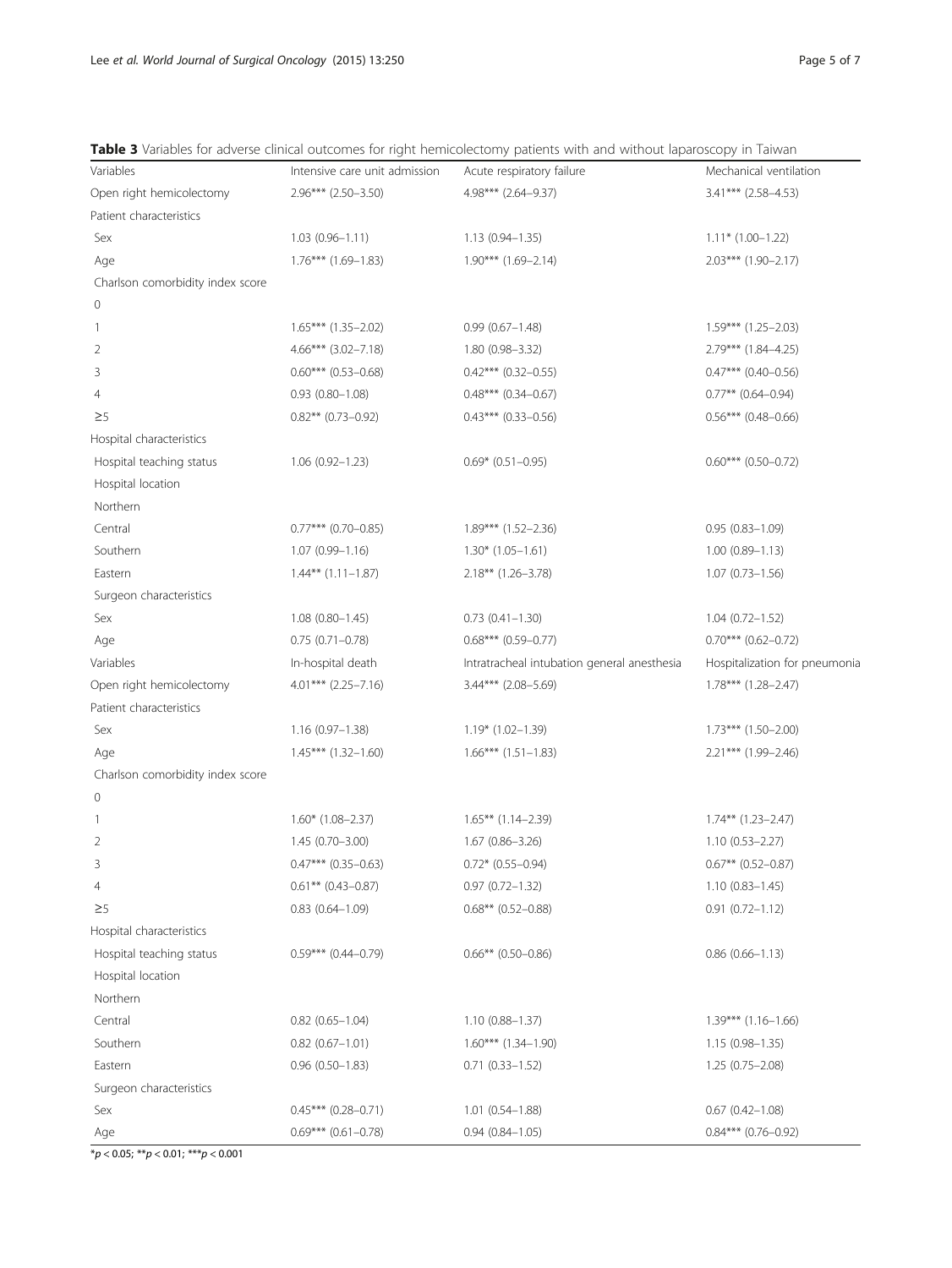hospital death, over 2 h of general anesthesia, and hospitalization for pneumonia, respectively, than patients who underwent a laparoscopic right hemicolectomy.

# Discussion

Several prospective randomized studies demonstrated that laparoscopic colectomy provided better postoperative recovery for patients with colon cancer, but patients with transverse colon cancer were excluded from these studies. Although some case series revealed laparoscopic colectomy can be safely performed for transverse colon cancers, a large scale study is still lacking. In this study, we demonstrated that as compared to patients after laparoscopic surgery for transverse colon cancers, patients after open surgery had higher ICU admission, incidence of acute respiratory failure, mechanical ventilation dependence, in-hospital mortality, intratracheal intubation general anesthesia, and hospitalization for pneumonia.

Pulmonary complications such as atelectasis and acute respiratory failure are the most common causes of morbidity and mortality in the post-operative period [\[15](#page-6-0)]. Surgical factors associated with pulmonary complications include type of surgery and extent of the surgical incision [\[16](#page-6-0)–[19\]](#page-6-0). Conventional open surgery for transverse colon cancers often requires upper abdominal incision which is associated with several pulmonary complications. The incidence of pulmonary complications after upper abdominal surgical procedures was reported from 17~88 %, depending on the criteria for defining them [[20](#page-6-0)]. Additionally, incisional pain and lying in the bed may contribute the shallow and monotonous breathing which will further induce development of pulmonary complications. Laparoscopic right hemicolectomy only requires one 5~6 cm small incision to retrieve surgical specimens, which can be placed at the low abdomen or peri-umbilical area. Incisional pain is less severe with laparoscopic right hemicolectomy because of smaller incisional wound, and laparoscopic right hemicolectomy does not need an upper abdominal incision to retrieve surgical specimens. With these two factors, laparoscopic right hemicolectomy may decrease post-operative pulmonary complications.

There are no reliable evidence-based predictors that can identify post-abdominal surgery patients who will require prolonged mechanical ventilation. In this study, we demonstrate that conventional open surgery increases likelihood of post-operative mechanical ventilation dependence among patients with transverse colon cancer. Mechanical ventilation dependence can cause several systemic adverse effects including lower cardiac output [\[21, 22\]](#page-6-0), increased risk of gastrointestinal complications [[23](#page-6-0)–[25\]](#page-6-0), inducing inflammation [\[26](#page-6-0)], and systemic muscular weakness [\[27](#page-6-0)]. Patients of mechanical ventilation dependence often need ICU admission which will further increase hospital cost. In comparison with laparoscopic surgery, conventional open surgery increases the risk of post-operative mechanical ventilation dependence.

Post-operative mortality is the most serious adverse event after abdominal surgery. Fortunately, the rates of post-operative mortalities are low [\[28](#page-6-0)]. Emergent operation, pre-operative morbidities, and high American society of anesthesiologists (ASA) score are associated with increased risk of post-operative mortality [[29](#page-6-0)–[32](#page-6-0)]. Management of acute respiratory failure in patients after abdominal surgery admitted to the ICU requires endotracheal intubation and mechanical ventilation. Furthermore, acute respiratory failure with the need of endotracheal intubation and mechanical ventilation are independent predictors of hospital mortality [\[33](#page-6-0)]. However, role of operative methods on mortality after abdominal surgery is still controversial. In this study, we demonstrated that laparoscopic colectomy was associated with lower risk of mortality after operation for transverse colon cancer. Lower risk of respiratory failure, mechanical ventilation dependence, and ICU admission are the advantages of laparoscopic right hemicolectomy which reduce the risk of post-operative mortality.

The main strength of this study is the usage of a nationwide population-based dataset from Taiwan which launched a universal NHI program at the end of 1995, and NHI program covered 98 % of Taiwan's population. This study therefore excluded the influence of insurance status from our analysis which was demonstrated as an important factor influencing care of patients with colon cancer [\[34](#page-6-0)]. However, there are some limitations in this study. First, cancer stage, anastomotic leakage, and BMI cannot be obtained in this data set, which may influence the post-operative course. Secondly, pathologic results such as tumor size, lymph node retrieval number, and surgical margin are important factors to evaluate the feasibility of a new surgical method. In this data set, we cannot access those factors. Third, the open operation might be performed more frequently in patients with an acute disease. The dataset used in this study did not allow us to determine the severity or acuteness of disease which might confound the results.

## Conclusions

In conclusion, this study found that laparoscopic right hemicolectomy was associated with the reduced risk of post-operative pulmonary complications, ICU admission, and in-hospital death through a nationwide database in this study. Further epidemiological studies in other regions or countries are suggested to confirm the findings of present studies.